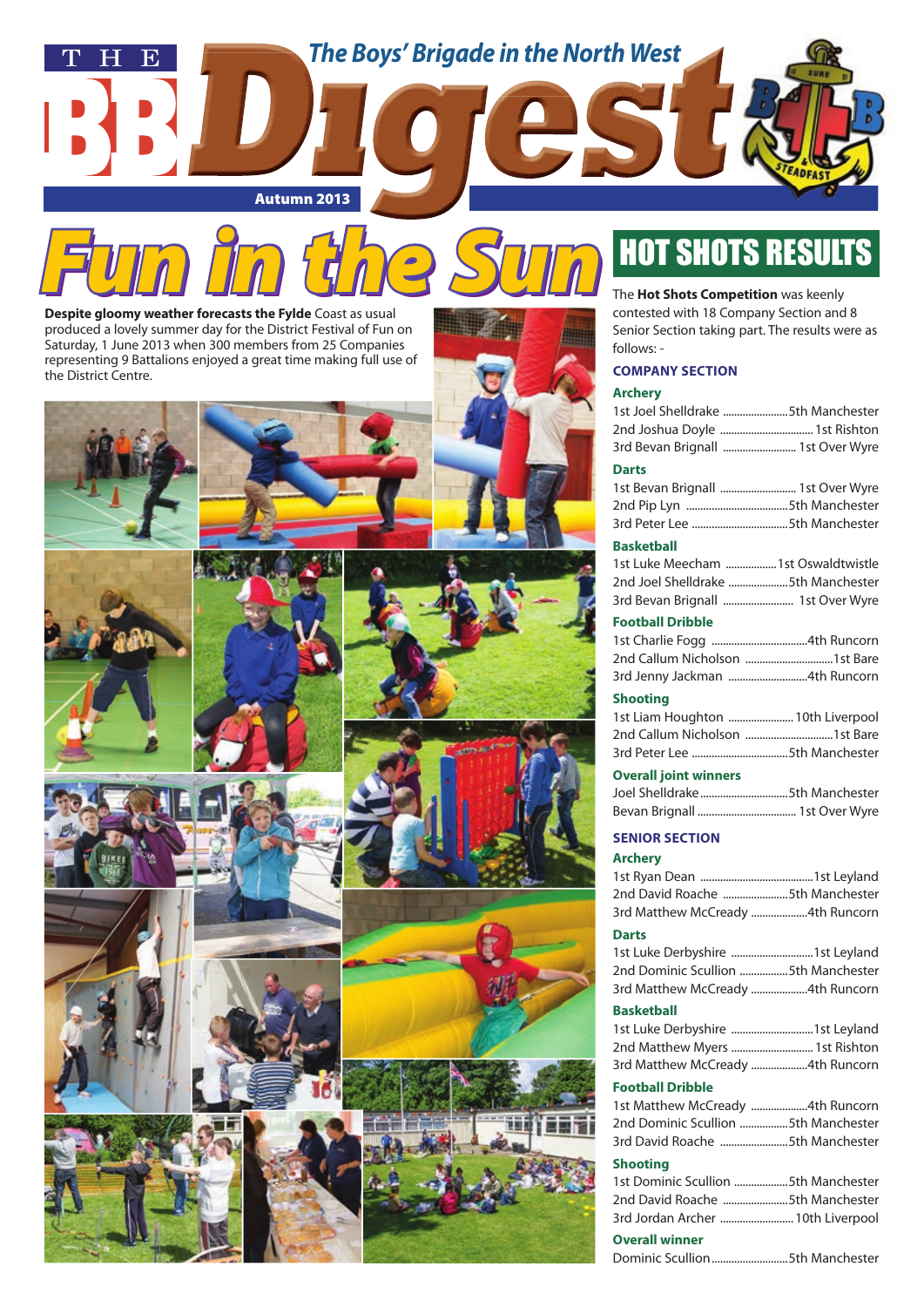### *Why do we do what we do?*

**There can be few, if any, leaders who haven't asked this question usually at a time of frustration when the best laid plans haven't gone according to plan or a misunderstanding has fractured relationships within the Company.** 

At our June District Executive we were challenged by the England region question what is BB which of course is the same question but looking for a 2013 description of what we do.

We do what we do, in many different ways to build up relationships in which young people may be influenced to take the first steps in faith.

We don't need to re-invent the 'Object' we just need to prayerfully dedicate ourselves to keep it in clear focus as to why we do what we do.

> In Christ *Alan McLoughlin* **District President**

## *Queen's Badge Winners 2013*

| James Whitehead  1st Chapel-en-le-Frith |  |
|-----------------------------------------|--|
|                                         |  |
| James Egerton  1st Elworth              |  |
| Robert Stones  6th Liverpool            |  |
|                                         |  |
| Jack McGuinness  12th Liverpool         |  |
| Sean Morris  12th Liverpool             |  |
| James Thompson 12th Liverpool           |  |
| Charlie Wilkinson-Brown  12th Liverpool |  |
| Anthony Lunt 16th Liverpool             |  |
| Daniel Foster31st Liverpool             |  |
| James Kelly 31st Liverpool              |  |
| Joshua Pryce 31st Liverpool             |  |
| Liam Kelly 35th Liverpool               |  |
| Mark Naylor  35th Liverpool             |  |
| Matthew O'Connell  35th Liverpool       |  |
| Charles Peacock 35th Liverpool          |  |
|                                         |  |
| Rachael Knowles  59th Manchester        |  |
| Mark Richmond  1st Middlewich           |  |
| Dean Martin  1st Oswaldtwistle          |  |
| Hannah Griffiths  1st Rainford          |  |
|                                         |  |
| Fergus Powell 1st Rainford              |  |
| Bradley Rigby  1st Rainford             |  |
| Michael Baines2nd Rochdale              |  |
| Rowan Linden 2nd Rochdale               |  |
| Matthew McCready  4th Runcorn           |  |
| Liam Overend  4th Runcorn               |  |
|                                         |  |
|                                         |  |
|                                         |  |
| Liam Pennington 12th Wigan              |  |
|                                         |  |

*This list is repeated from summer issue due to omissions in that list*

# ROYAL OCCASIONS

### **ROYAL STEWARDS**

The following Queensmen undertook duties as Stewards at the Royal Garden Party held at Buckingham Palace on June 2013.

| <b>James EGERTON</b> | 1st Elworth (Mount Pleasant Methodist)          |  |
|----------------------|-------------------------------------------------|--|
| <b>Daniel FOSTER</b> | 31st Liverpool (Holy Trinity Parish, Wavertree) |  |
| James KELLY          | 31st Liverpool                                  |  |
| <b>Dean MARTIN</b>   | 1st Oswaldtwistle (Rhyddings Methodist)         |  |
| Joshua PRYCE         | 31st Liverpool                                  |  |
| James WHITEHEAD      | 1st Chapel-en-le-Frith (Townend Methodist)      |  |



### **ROYAL GUESTS**

The following persons and their guests associated with the District had the honour to attend one of Her Majesty's Garden Parties during the summer.

**David COOKE** – Middlewich

**Valerie HALL** – Port Sunlight

**William BISSETT** – Lytham St Annes

We congratulate them on receiving this recognition of the service they have given to their communities over many years.

### **60th Anniversary of the Coronation**

The Brigade was represented at a Service of Celebration held in Liverpool Cathedral on Sunday 9 June 2013 by Mr Bill Clarey, District Vice President and the President of Liverpool Battalion along with Officers and Boys' of the 16th and 35th Liverpool. The District Colours of the Battalion was presented at the Sanctuary.

#### **FRPO PIRAT** FS PAR



The Anchor Boys staged a Pirate Party complete with pirate costumes, pirate music and pirate sayings. The games included: finding the treasure, fishing for shrimps and walking the plank. A great time had by all!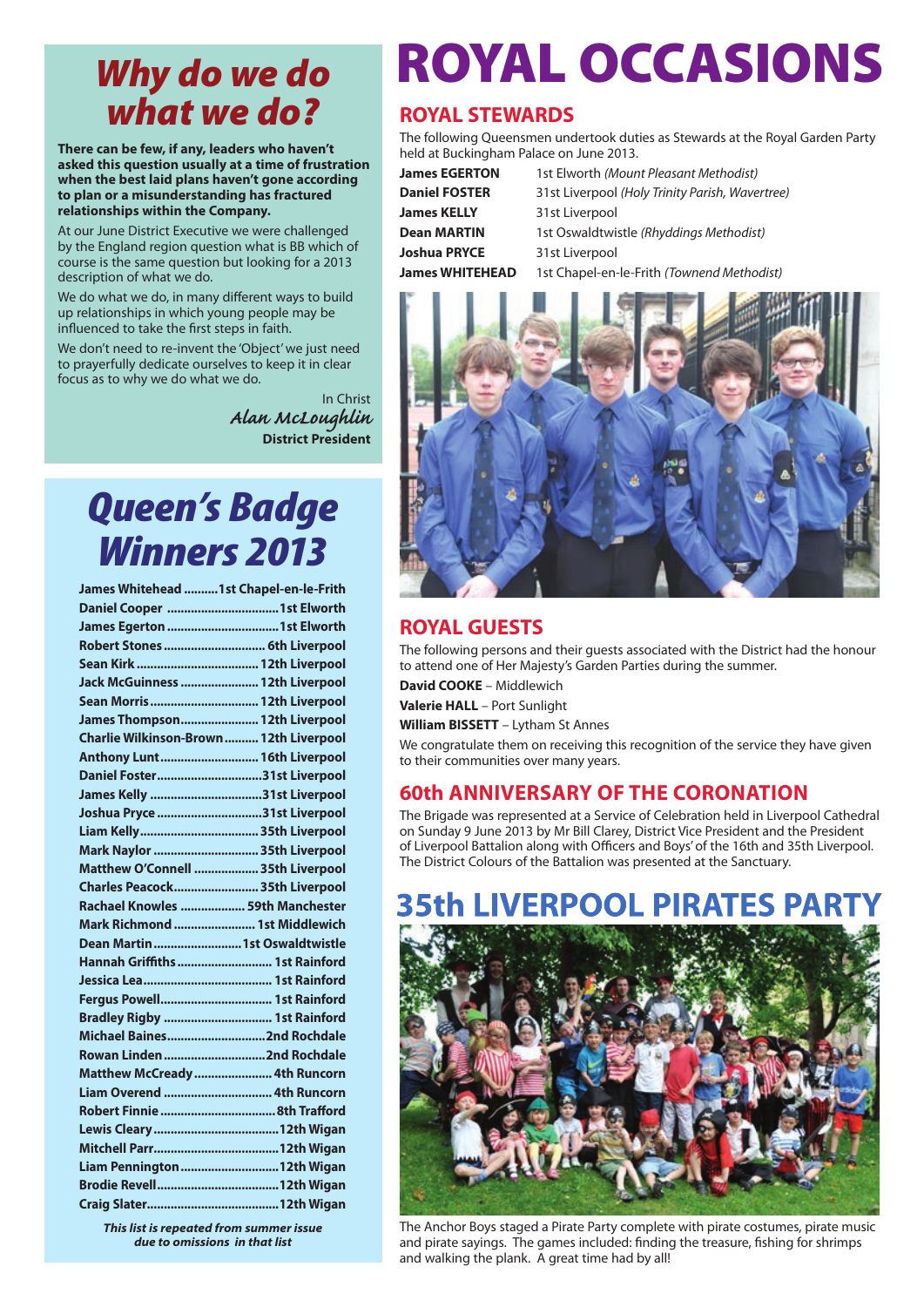

# *1st Rainford Celebrate*

**After 9 years of fundraising and eight months in construction 'The** Anchor', the purpose built headquarters for the 1st Rainford Company were officially opened by former Captain Alf Webster, located in the grounds of All Saints Parish Church in the centre of the village.

Company Captain Ian Lancaster says "Whilst I am grateful to the many businesses and grantmakers for their support the real good factor is the number of 'old boys' who came back to give their skills as bricklayers, joiners, electricians and plumbers. All because they remember the good times they had in the company.





# 'he Party in the Park



**The Manchester Battalion had a publicity stand at The Party in the** Park. The event was organised by local churches in the area and took place in July at Builie Hill Park it was a fantastic turn out with roughly 3000-4000 people turning up throughout the day. From links with these churches through the local development workers were able to get ourselves 1000 Manchester publicised flyers put in the free giveaway bags, a free promotion slot from the stage.

# *'S EXHIBITION*

#### **Anchor Boys. School Years 3 & 4. Age 6 & 7 year olds**

#### **Class 1. Colour Bible Picture (38)**

| 1st place. | Jack Marshall        | 1st Oswaldtwistle (Rhyddings Methodist) |
|------------|----------------------|-----------------------------------------|
| 2nd place. | Ethan Cowan          | 4th Runcorn (Norton Parish Church)      |
| 3rd place. | <b>Mason Howarth</b> | 1st Rishton (Rishton Methodist)         |

### **Junior Section. School Years 5 & 6. Age 8 - 11 year olds**

**Class 2. Colour Bible Picture using Pencil Crayons (16)**

**1st place. Oliver Hagan 7th Southport** *(Liverpool Road Methodist)***<br>
2nd place. Joseph Kershaw 1st Southport** *(St Philip & St Paul with Wesley)* 1st Southport *(St Philip & St Paul with Wesley)* 3rd place. Connor West 1st Southport *(St Philip & St Paul with Wesley)*

**Class 3. Illustrate & Annotate 8 bicycle safety points (1). 1st place. James Meecham 1st Oswaldtwistle** *(Rhyddings Methodist)*

**Company Section (Junior). School years 7 - 9. Age 12 -14 year olds Class 4. Illustrate and colour Bible story in form of a comic strip - 8 pictures (0).**

**Class 5. Charity Event Design - computer generated (2).**

| 1st place. | <b>Daniel Wilcox</b> | 7th Southport (Liverpool Road Methodist) |
|------------|----------------------|------------------------------------------|
| 2nd place. | <b>Charlie Fogg</b>  | 4th Runcorn (Norton Parish Church)       |

**Company Section (Senior). School years 10 and above. Age 15 years & over. Class 6. North West District Annual Report - Design cover computer generated (1)**

**1st place Ben Shalicroft 4th Runcorn** *(Norton Parish Church)*

**Class 7. Company/Church Designation - Design include 3 photographs - Computer generated (0).**

A total of (58) exhibits in the seven classes were entered in this year's exhibition from 10 Companies.

The exhibits were judged by Mrs J Nicholson and Mrs S Borgin of the 1st Bare Company.

Each place winner was presented with District Certificates. Those gaining first place were given £5.00 Gift vouchers, these being presented by Mr J Lloyd District Vice-President.

### *Youth United Foundation*

The efforts of the two development workers working in specified areas are starting to bear fruit. Some much so, the prospect of four new Companies being enrolled into the Manchester Battalion in the new session, caused the Battalions Training Team to organise a Special Youth Leader Training Course at a church in Levenshulme on Saturday 29 June and 13 July, some 26 leaders attended.

A very experienced Training Officer commented "I have to say this was the most receptive group I have had the privilege to teach". We pray the roots will run deep.